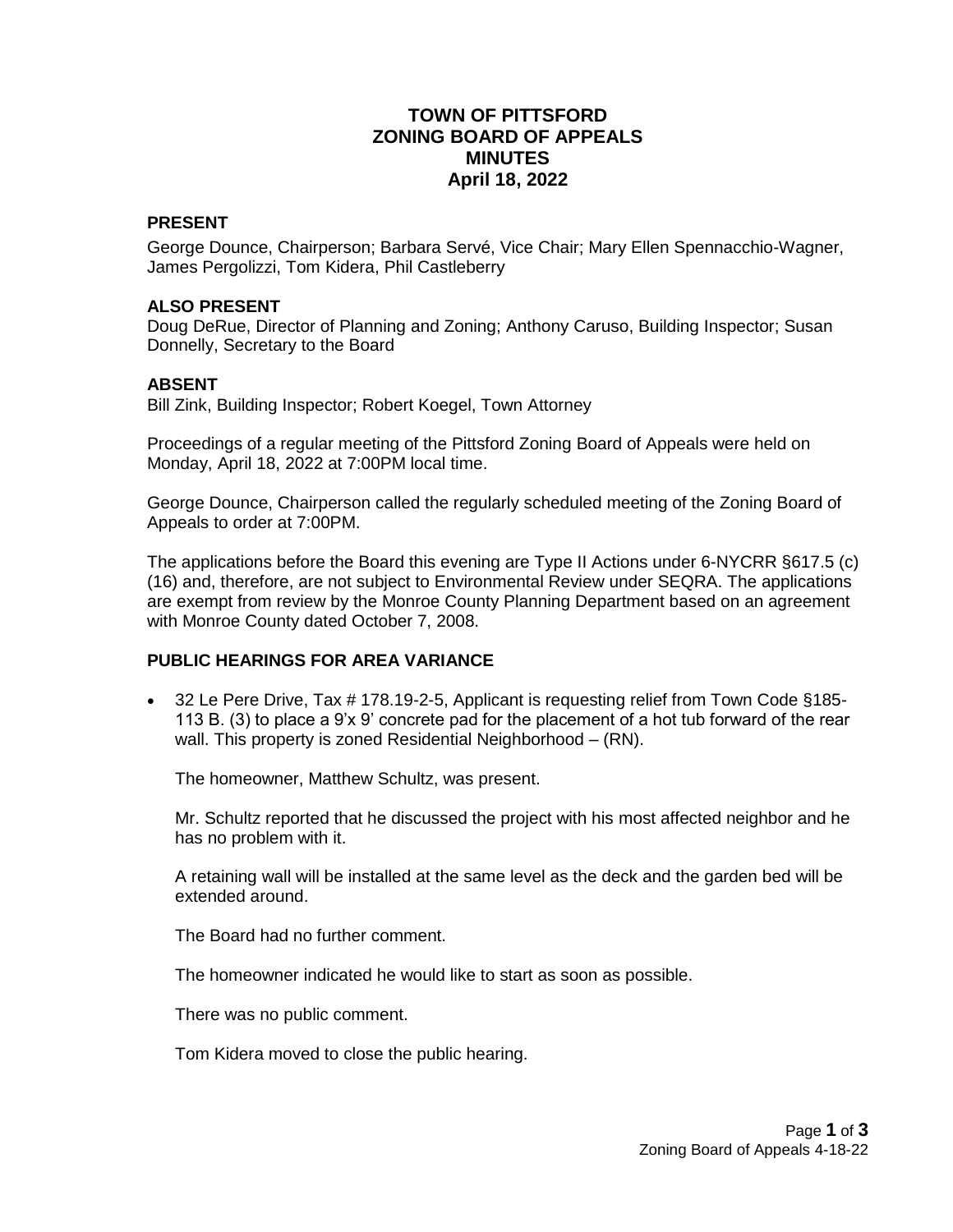Jim Pergolizzi seconded.

All Ayes.

 56 Landsdowne Lane, Tax # 151.11-1-32, Applicant is requesting relief from Town Code §185-17 E. (1) to place a shed within the minimum side setback. This property is zoned Residential Neighborhood – (RN).

The homeowner, Kris Schofield, was present.

This shed is already in place but is out of compliance and encroaches into the minimum side setback. The homeowner prepared the pad prior to the permit being issued assuming there would be no issue with the placement.

The neighbor at 54 Landsdowne Lane does not object to the shed placement.

There was no public comment.

Barb Servé moved to close the public hearing.

Mary Ellen Spennacchio-Wagner seconded.

All Ayes.

## **DECISION FOR 32 LE PERE DRIVE – AREA VARIANCE**

A written Resolution to grant the area variance for 32 Le Pere Drive was moved by Mary Ellen Spennacchio-Wagner and seconded by Board Member Tom Kidera.

George Dounce called for a roll call vote.

| Servé              | Aye |
|--------------------|-----|
| Pergolizzi         | Aye |
| Spennacchio-Wagner | Aye |
| Castleberry        | Aye |
| Kidera             | Aye |
| Dounce             | Aye |

The approved Resolution contains the following Specific Conditions:

- 1. This variance is granted only for the plans submitted and prepared by the Applicant dated March 17, 2022.
- 2. All construction is to be completed by December 31, 2023.

### **DECISION FOR 56 LANDSDOWNE LANE – AREA VARIANCE**

A written Resolution to grant the area variance for 56 Landsdowne Lane was moved by Tom Kidera and seconded by Board Member Jim Pergolizzi.

George Dounce called for a roll call vote.

Servé Aye